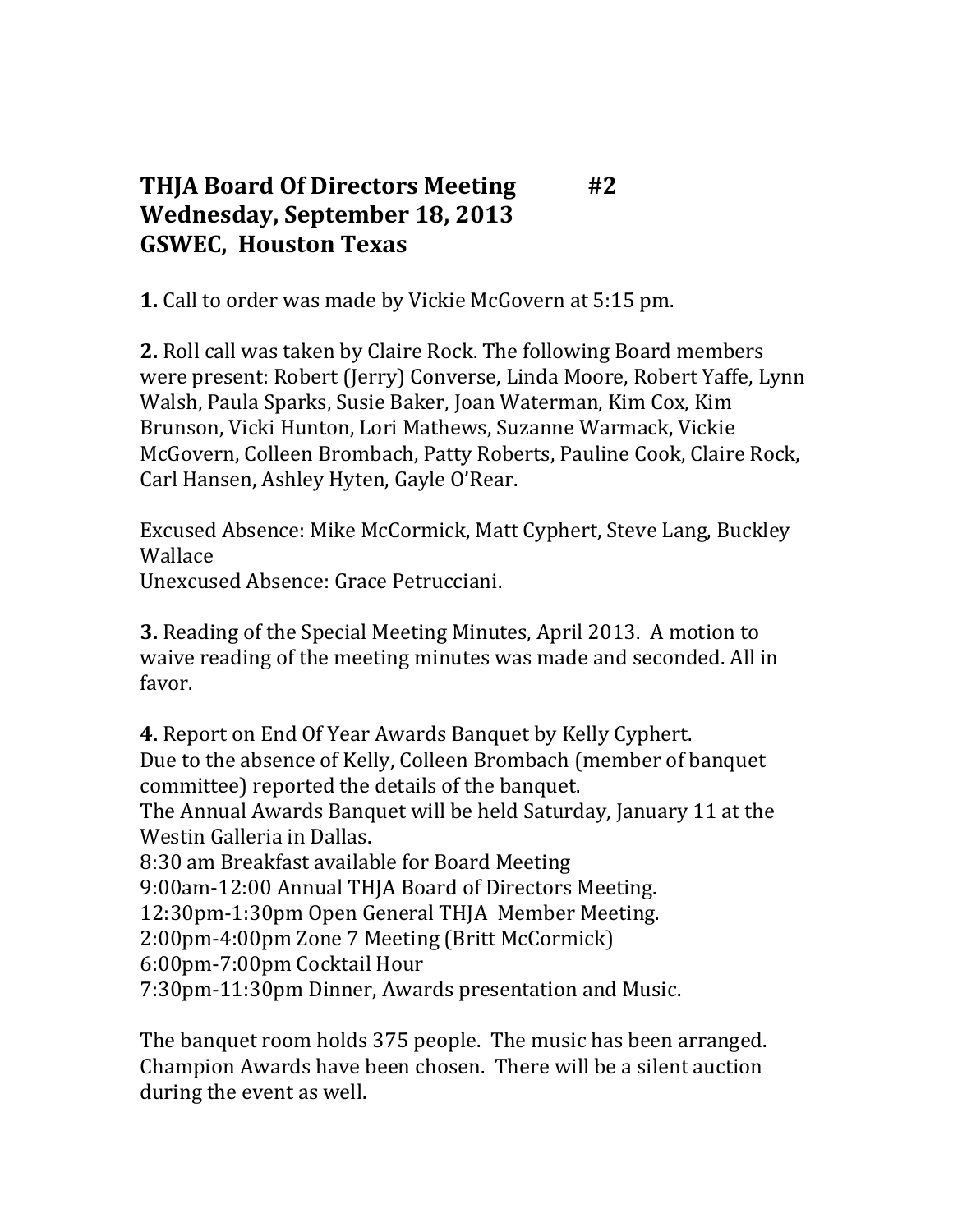It was decided that all Banquet estimates and invoices be sent to Linda Moore by banquet chairperson for payment. No invoices for the upcoming banquet have been received at the time of this meeting.

**13.** Because Jeff Jones of PWL Studio was present with the proposed Web Site redesign, this agenda item was moved ahead. Robert, Lynn and Lindsey spoke to three different web design agencies.

PWL was chosen due to their previous experience and service for Pin Oak Charity Horse Show.

Jeff Jones presented the mock up of the THJA web site on his IPad and passed it to the Board members for review. The current THJA site is functional. The redesign will basically change presentation and layout. Vickie proposed that we move forward with the web site redesign as presented. Susie seconded that motion. All in favor.

Gayle O'Rear requested that it be noted she opposes the redesign and feels the current site is sufficient.

Lindsey requested that at the next Board meeting we discuss how to get relevant articles, links etc posted to the new site. A dedicated content provider is needed. Possibly a paid position.

**18a.** Jeff also presented examples of new logo designs for THJA. Board members reviewed several examples and made comments and corrections. Jeff will take these suggestions and rework the logo as needed to accommodate letterhead, business cards, ribbons etc. Revised logo will be sent to the Board for review and vote by early October.

**5.** Report of the Finance Committee by Colleen Brombach. Linda Moore reviewed current balance sheet and profit and loss statement. There was a question regarding the NM Fees of \$2160 collected. Linda agreed to look into this amount and respond at the January meeting.

**6.** Report of the Rule Book Committee by Jerry Converse. Members were asked to refer to revisions/questions sent out following April meeting (included in Board package).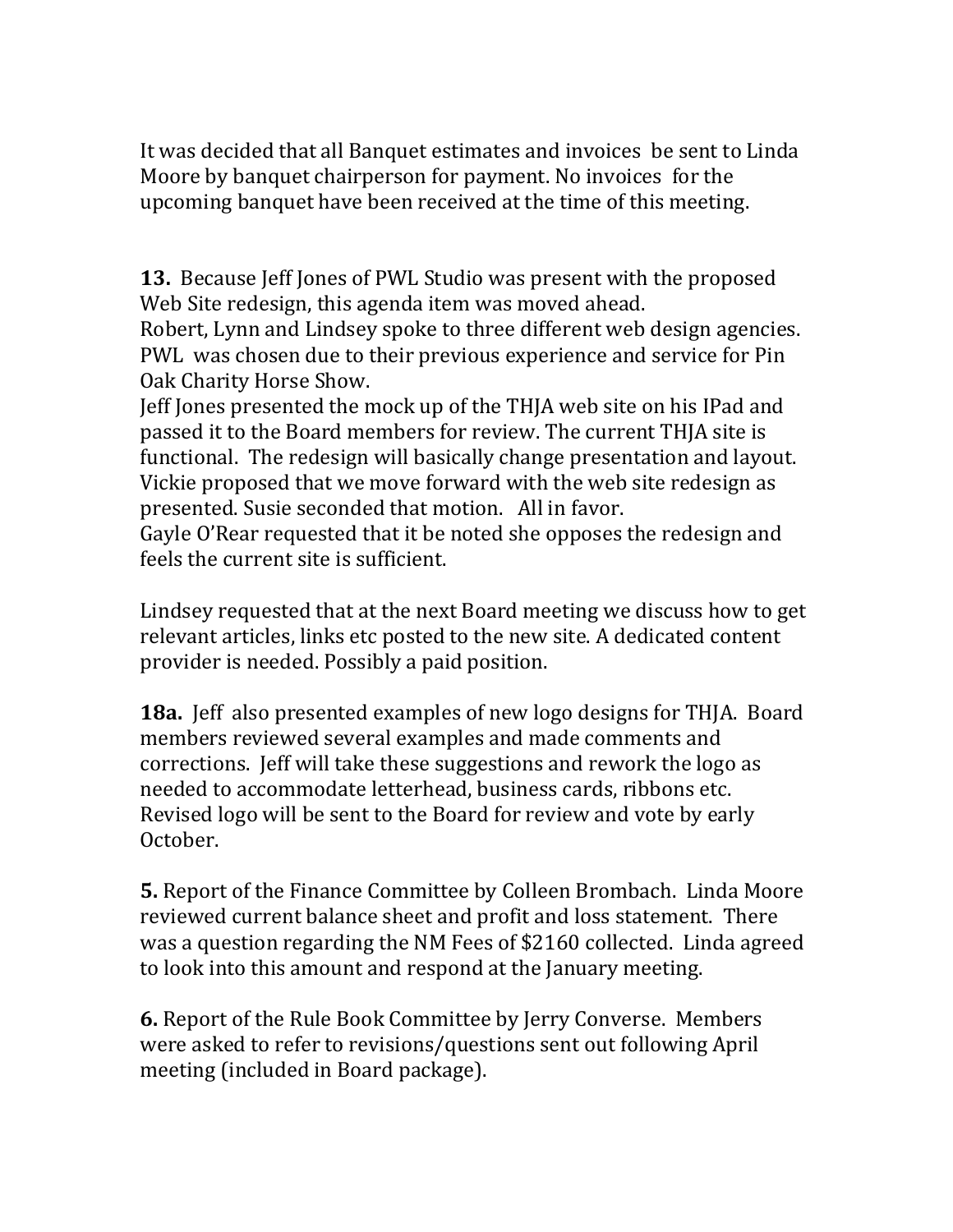The Rule book has essentially been updated for 2013. This will be posted to the web site as will the 2014 book. These will overlap until our meeting in January. If any changes need to be made to the 2014, they will be discussed at that time.

THJA can only require someone to be a member if they want their points to counts towards awards therefore, Jerry motioned to change the rule book provision to read "in order to be eligible to participate in year end awards, rider and horse must be THJA members". Vickie seconded this motion. All in favor.

Jerry made a motion regarding THJA membership. "If a person comes to a show and is not a member of THJA, they may join and pay dues while at the show and their points for that show will be counted. They must join and pay by the end of the last day of the show". The Board voted all in favor of this motion.

In that THJA has elected to follow USEF rules, it was asked by Lynn, what does THJA do that USEF does NOT. It was noted by Linda that childrens and adult hunters as well as pony jumpers do not receive champion and reserve points under USEF guidelines.

Jerry motioned that THJA follow USEF rules only. With exception to the classes/divisions that USEF does not recognize (such as childrens and adult hunter and pony jumper). The Board voted all in favor.

Per USEF Rules, it was determined that THJA cannot require horse how managers to become members.

**7.** Report of the Membership committee. Gayle made a motion to remove the Membership committee report as a line item in meeting agendas from this date forward. Vickie seconded that motion. All in favor.

**8.** Report of the Nominating committee by Paula Sparks. It was noted that there are no open positions on the Board at this time.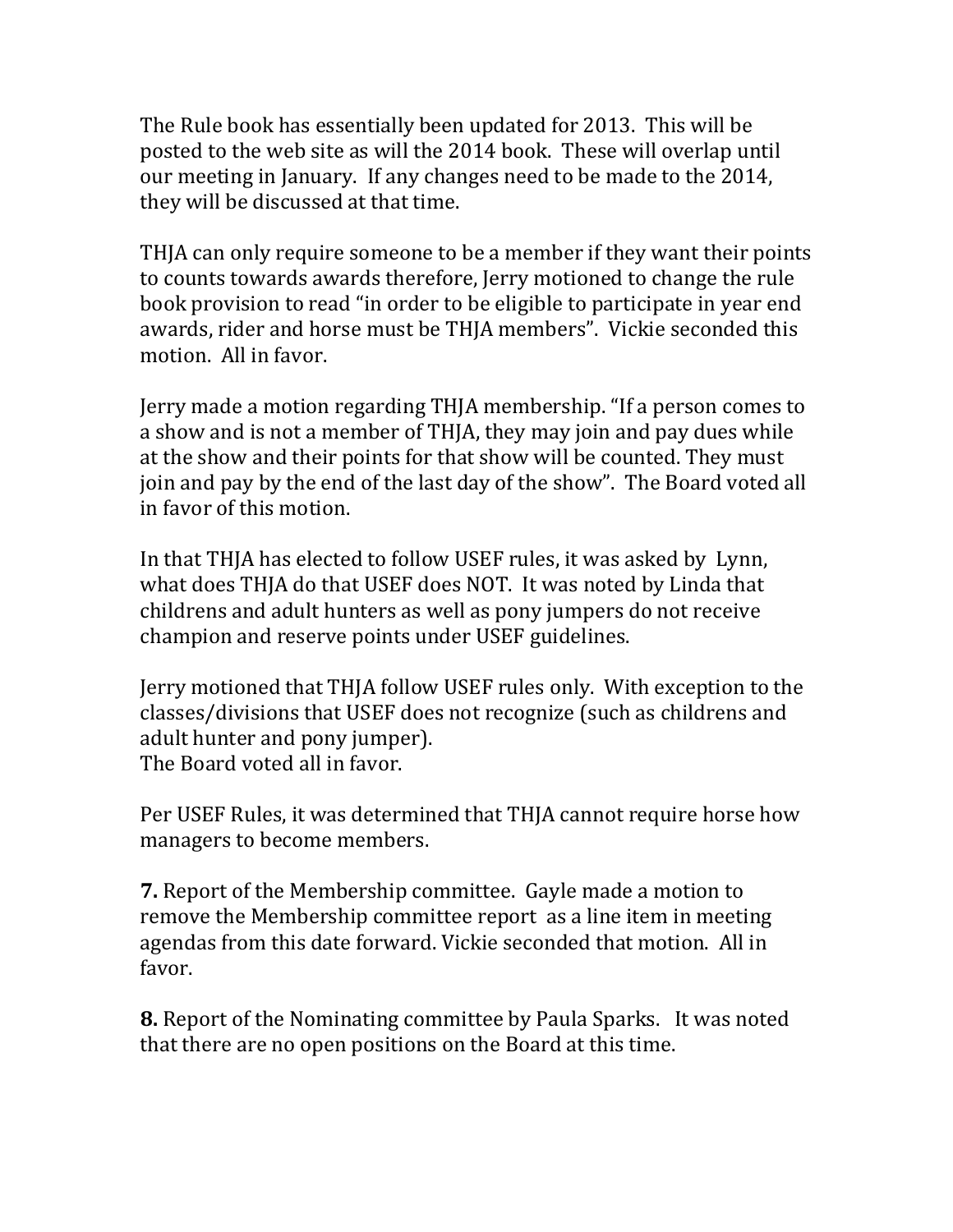**9.** Report of the Prize List review committee by Linda Moore. Linda noted that all show prize lists have been reviewed for this year. Linda noted that Beverly Manroe applied for a show date but that she has refused to apply for USEF recognition. Linda has not recognized this show at this time.

**10.** Report of the Show Standards committee by Matt Cyphert. Matt was absent from the meeting.

**11.** Report of the Show Recognition committee. Vickie made a motion to remove the Show Recognition report as a line item in meeting agendas from this date forward. Motion was seconded. All in favor.

**12.** Report of the Sponsorship committee by Patty Roberts. Patty noted that GSWEC requested \$4000 to sponsor a college equestrian fair.

**14.** Report of the Publicity committee by Vickie McGovern. Vickie noted that publicity was covered with the web site revision.

**15.** Report on USEF Zone 7 committee by Pauline Cook. Zone Finals will be split with North in St Louis and South in Houston In November (Autumn Classic Show)

THJA Limit Medal finals will be held the first Houston show in November (Great Southwest Autumn) and the THJA Junior Medal finals will be held at the second show (The Final Chase). Lori will provide information to Claire in regards to ordering special ribbons for both classes. Actual medals will be created by Clare Christie for the Junior Medal Finals. It was noted that this will be the last year for the Limit Medal Finals. No additional awards for either class will be presented at the banquet.

**16.** Report on the USHJA Association by Lynn Walsh. Lynn noted that the USHJA Convention will be held in Atlanta, Georgia the second weekend of December. USHJA will be renaming shows and changing levels of prize money and standards. With the 2014 show year, the show names will be changed from AA, A, B,C etc to Premier, National, Regional 1 and Regional 2 and Local. Beginning with the 2015 show year, the standards and prize money levels will change in conjunction with these show levels. Point calculations will also change with new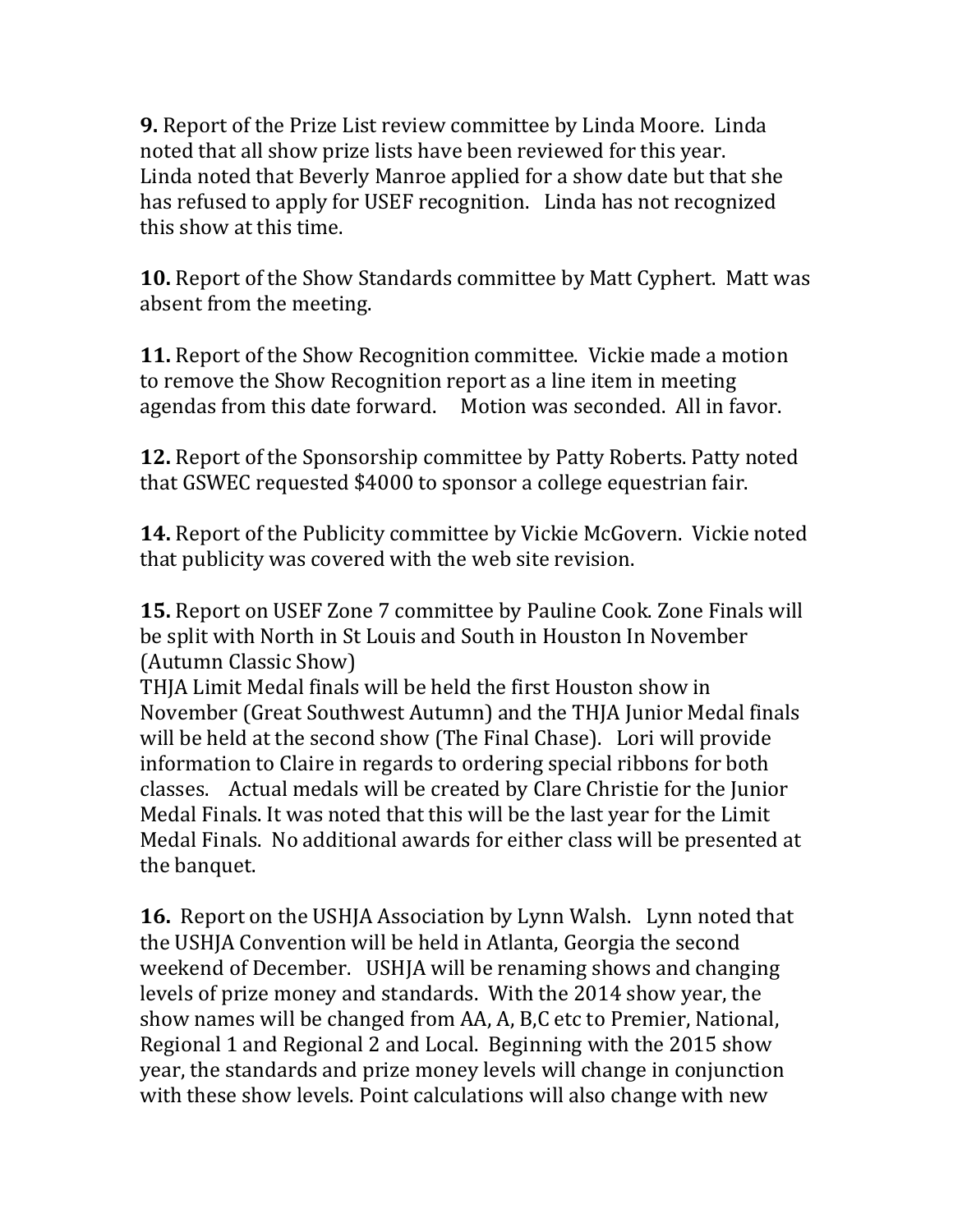show levels. All of these items will be reviewed at the national convention in December.

Starting December 1, 2013 there will be the recognized addition of a 3'3" junior division. This division will be divided small and large hunters. THJA will need to add this to our year end awards next year.

**17.** Report on the THJA Foundation by Vickie McGovern. The past Board meeting decision was to discontinue our pursuit of a Foundation. This line item will therefore be removed from future agendas.

**18.** Other agenda items.

a. THJA Logo – previously discussed.

 b. American National Affinity Program. Vickie and Claire presented the proposal from American National. The Board unanimously decided that it was not in our best interest to support. Claire will contact the representative with our decision.

 c. Correction of the January meeting Minutes. In January, the Board voted to increase horse registration fees to \$45 effective Dec 1, 2013. This was inadvertently left out of the minutes. Vickie made a motion to increase the fees as well as amend the meeting minutes and Lindsey seconded that motion. All in favor.

 d. Colleen asked to readdress the issue of adding more equitation classes to the horse show schedules per a THJA member request. It was determined that this in an issue to be reviewed with the horse show managers.

 e. Colleen requested a discussion regarding amateur versus professional status as it pertains to teaching and schooling riders at horse shows. Colleen requested that the THJA rule book be amended to state that should someone observe an amateur schooling another rider and getting paid, per the USEF rules, the show steward needs to be contacted and a formal complaint filed.